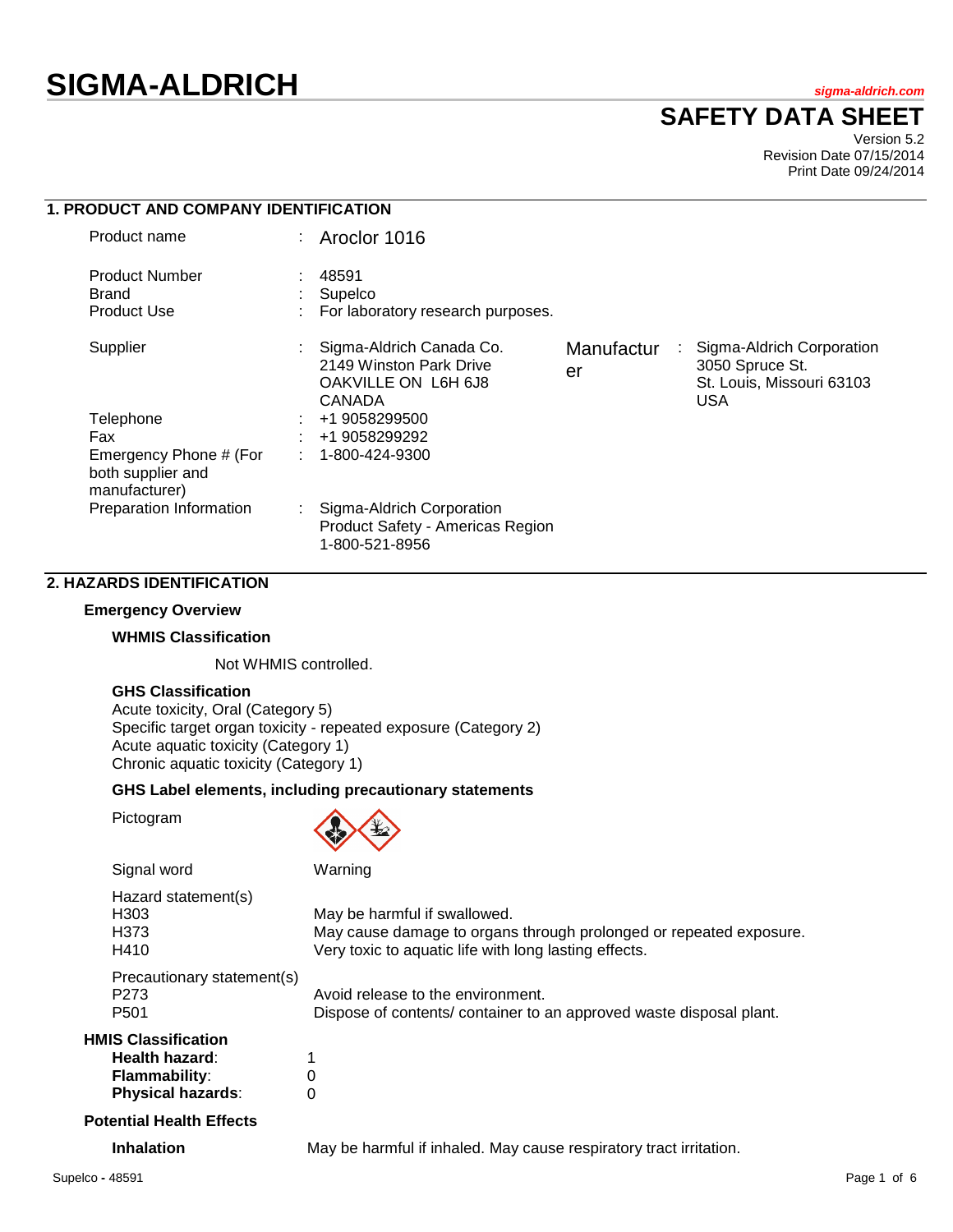### **3. COMPOSITION/INFORMATION ON INGREDIENTS**

| CAS-No.        | EC-No. | Index-No.    | Concentration      |  |  |
|----------------|--------|--------------|--------------------|--|--|
| l Aroclor 1016 |        |              |                    |  |  |
| 12674-11-2     | -      | 602-039-00-4 | $\epsilon = 100\%$ |  |  |

### **4. FIRST AID MEASURES**

### **General advice**

Consult a physician. Show this safety data sheet to the doctor in attendance.

### **If inhaled**

If breathed in, move person into fresh air. If not breathing, give artificial respiration. Consult a physician.

### **In case of skin contact**

Wash off with soap and plenty of water. Consult a physician.

### **In case of eye contact**

Flush eyes with water as a precaution.

### **If swallowed**

Never give anything by mouth to an unconscious person. Rinse mouth with water. Consult a physician.

### **5. FIREFIGHTING MEASURES**

### **Conditions of flammability**

Not flammable or combustible.

### **Suitable extinguishing media**

Use water spray, alcohol-resistant foam, dry chemical or carbon dioxide.

#### **Special protective equipment for firefighters**

Wear self contained breathing apparatus for fire fighting if necessary.

#### **Hazardous combustion products**

Hazardous decomposition products formed under fire conditions. - Nature of decomposition products not known.

### **Explosion data - sensitivity to mechanical impact**

no data available

**Explosion data - sensitivity to static discharge** no data available

### **6. ACCIDENTAL RELEASE MEASURES**

#### **Personal precautions**

Use personal protective equipment. Avoid breathing vapours, mist or gas. Ensure adequate ventilation. Evacuate personnel to safe areas.

### **Environmental precautions**

Prevent further leakage or spillage if safe to do so. Do not let product enter drains. Discharge into the environment must be avoided.

#### **Methods and materials for containment and cleaning up**

Soak up with inert absorbent material and dispose of as hazardous waste. Keep in suitable, closed containers for disposal.

### **7. HANDLING AND STORAGE**

### **Precautions for safe handling**

Avoid contact with skin and eyes. Avoid inhalation of vapour or mist.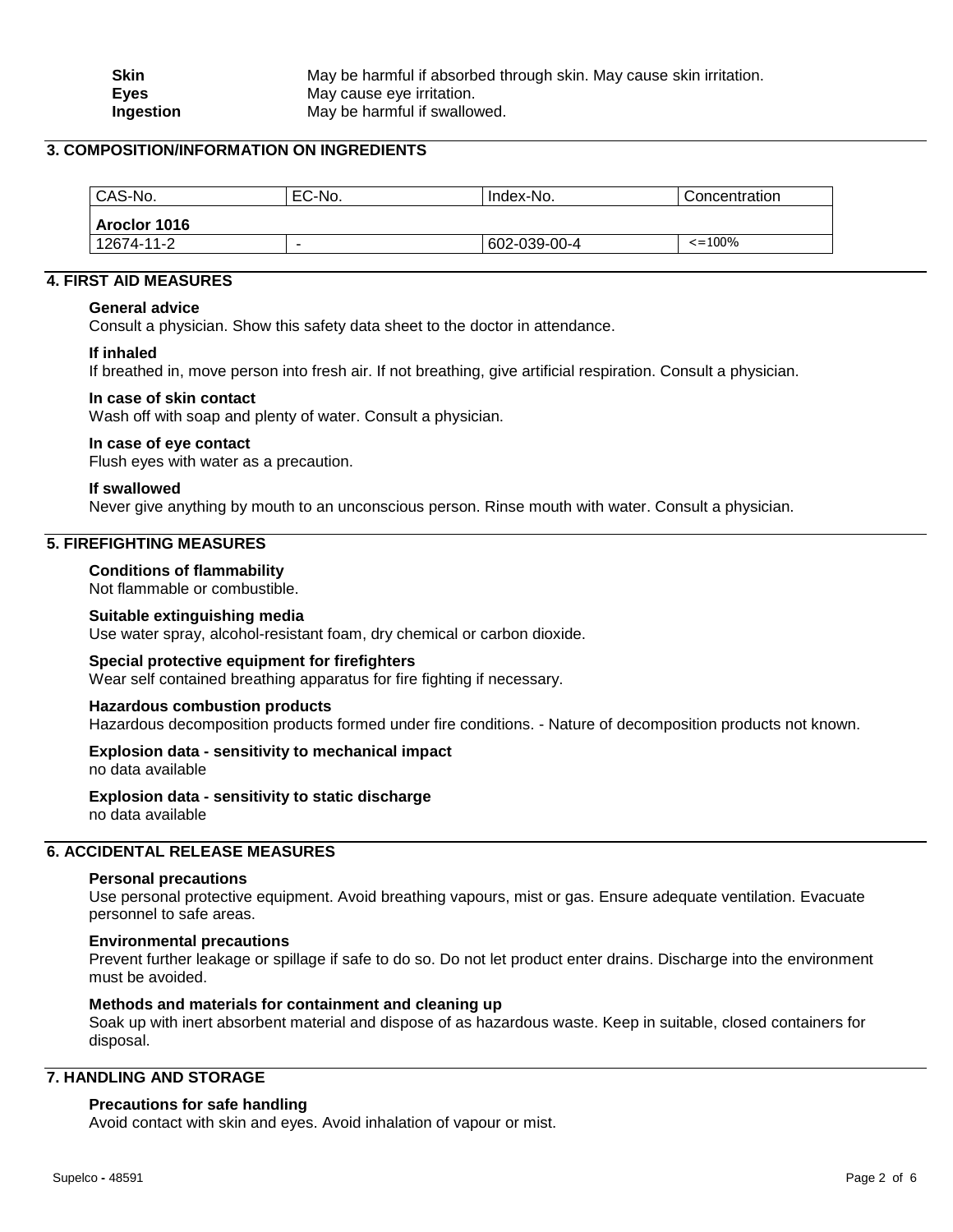### **Conditions for safe storage**

Keep container tightly closed in a dry and well-ventilated place. Containers which are opened must be carefully resealed and kept upright to prevent leakage.

### **8. EXPOSURE CONTROLS/PERSONAL PROTECTION**

### **Components with workplace control parameters**

| Components     | CAS-No.                                                                                      | Value        | Control<br>parameters | <b>Basis</b>                                                                                        |
|----------------|----------------------------------------------------------------------------------------------|--------------|-----------------------|-----------------------------------------------------------------------------------------------------|
| Aroclor 1016   | 12674-11-2                                                                                   | <b>TWAEV</b> | $0.05$ mg/m $3$       | Canada. Ontario OELs                                                                                |
|                |                                                                                              | <b>TWAEV</b> | $0.05$ mg/m $3$       | Canada, Ontario OELs                                                                                |
| <b>Remarks</b> | As sum of components assayed by chromatographic procedure with reference to the bulk sample. |              |                       |                                                                                                     |
|                |                                                                                              | <b>TWA</b>   | $0.05$ mg/m $3$       | Ontario Table of Occupational Exposure Limits made<br>under the Occupational Health and Safety Act. |
|                | As sum of components assayed by chromatographic procedure with reference to the bulk sample  |              |                       |                                                                                                     |

### **Personal protective equipment**

### **Respiratory protection**

Where risk assessment shows air-purifying respirators are appropriate use a full-face respirator with multi-purpose combination (US) or type ABEK (EN 14387) respirator cartridges as a backup to engineering controls. If the respirator is the sole means of protection, use a full-face supplied air respirator. Use respirators and components tested and approved under appropriate government standards such as NIOSH (US) or CEN (EU).

#### **Hand protection**

Handle with gloves. Gloves must be inspected prior to use. Use proper glove removal technique (without touching glove's outer surface) to avoid skin contact with this product. Dispose of contaminated gloves after use in accordance with applicable laws and good laboratory practices. Wash and dry hands.

#### **Eye protection**

Face shield and safety glasses Use equipment for eye protection tested and approved under appropriate government standards such as NIOSH (US) or EN 166(EU).

### **Skin and body protection**

Complete suit protecting against chemicals, The type of protective equipment must be selected according to the concentration and amount of the dangerous substance at the specific workplace.

#### **Hygiene measures**

Handle in accordance with good industrial hygiene and safety practice. Wash hands before breaks and at the end of workday.

## **Specific engineering controls**

Use mechanical exhaust or laboratory fumehood to avoid exposure.

### **9. PHYSICAL AND CHEMICAL PROPERTIES**

#### **Appearance**

| Form                            | liquid            |
|---------------------------------|-------------------|
| Colour                          | no data available |
| Safety data                     |                   |
| рH                              | no data available |
| Melting<br>point/freezing point | no data available |
| Boiling point                   | no data available |
| Flash point                     | no data available |
| Ignition temperature            | no data available |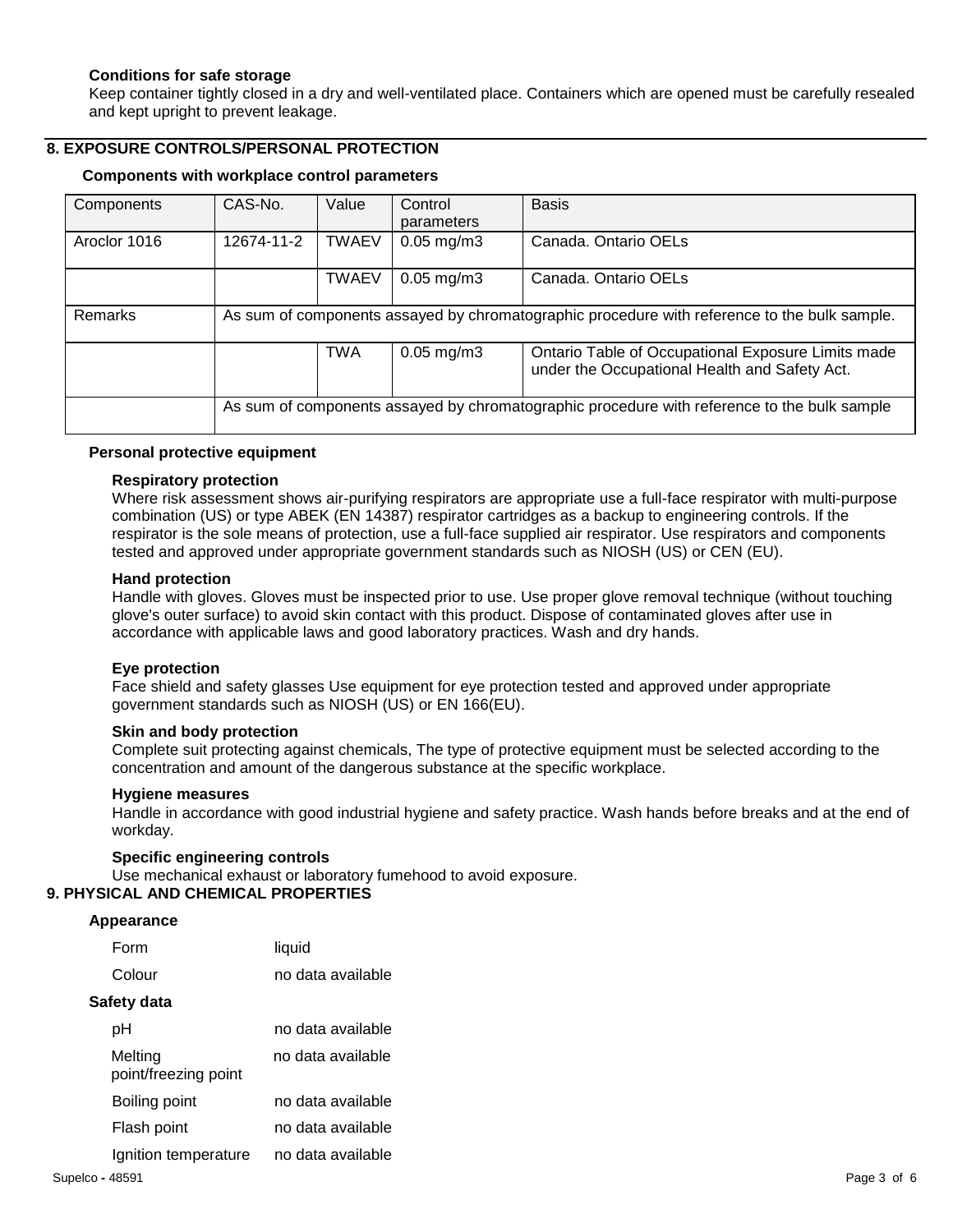| Auto-ignition<br>temperature              | no data available |
|-------------------------------------------|-------------------|
| Lower explosion limit                     | no data available |
| Upper explosion limit                     | no data available |
| Vapour pressure                           | no data available |
| Density                                   | no data available |
| Water solubility                          | no data available |
| Partition coefficient:<br>n-octanol/water | no data available |
| Relative vapour<br>density                | no data available |
| Odour                                     | no data available |
| Odour Threshold                           | no data available |
| Evapouration rate                         | no data available |

### **10. STABILITY AND REACTIVITY**

### **Chemical stability**

Stable under recommended storage conditions.

**Possibility of hazardous reactions**

no data available

**Conditions to avoid** no data available

**Materials to avoid** Strong oxidizing agents

#### **Hazardous decomposition products**

Hazardous decomposition products formed under fire conditions. - Nature of decomposition products not known. Other decomposition products - no data available

### **11. TOXICOLOGICAL INFORMATION**

### **Acute toxicity**

**Oral LD50** LD50 Oral - rat - 2,300 mg/kg

**Inhalation LC50** no data available

**Dermal LD50** no data available

**Other information on acute toxicity** no data available

**Skin corrosion/irritation** no data available

**Serious eye damage/eye irritation** no data available

**Respiratory or skin sensitisation** no data available

**Germ cell mutagenicity** no data available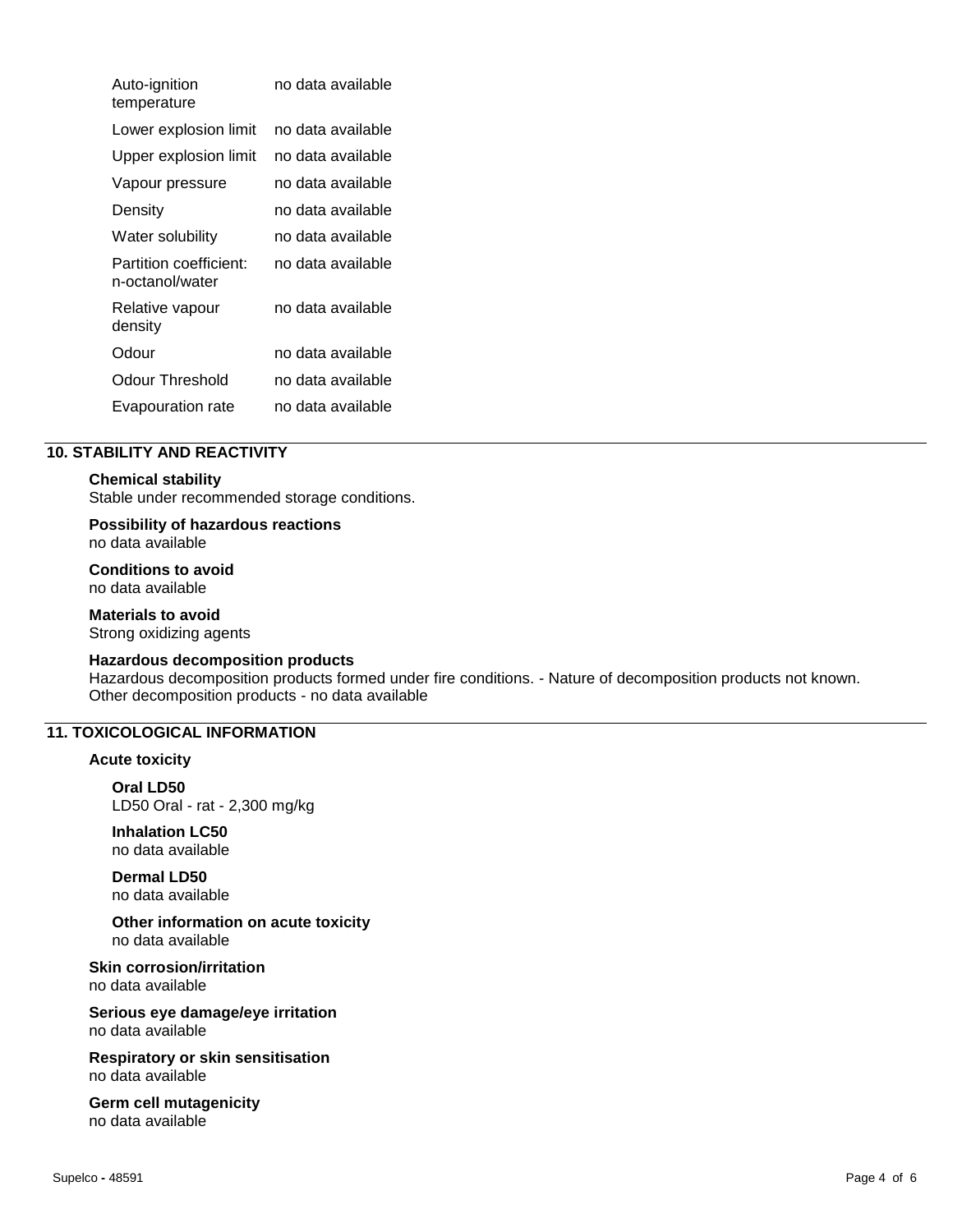### **Carcinogenicity**

- IARC: No component of this product present at levels greater than or equal to 0.1% is identified as probable, possible or confirmed human carcinogen by IARC.
- ACGIH: No component of this product present at levels greater than or equal to 0.1% is identified as a carcinogen or potential carcinogen by ACGIH.

### **Reproductive toxicity**

Reproductive toxicity - rat - Oral Effects on Newborn: Biochemical and metabolic. Reproductive toxicity - Monkey - Oral Effects on Newborn: Behavioral. Reproductive toxicity - Mammal - Oral Effects on Fertility: Other measures of fertility Effects on Newborn: Weaning or lactation index (e.g., # alive at weaning per # alive at day 4). Effects on Newborn: Growth statistics (e.g., reduced weight gain).

no data available

### **Teratogenicity**

Developmental Toxicity - rat - Oral Specific Developmental Abnormalities: Central nervous system.

no data available

**Specific target organ toxicity - single exposure (Globally Harmonized System)** no data available

## **Specific target organ toxicity - repeated exposure (Globally Harmonized System)**

May cause damage to organs through prolonged or repeated exposure.

**Aspiration hazard** no data available

#### **Potential health effects**

| <b>Inhalation</b> | May be harmful if inhaled. May cause respiratory tract irritation.  |
|-------------------|---------------------------------------------------------------------|
| Ingestion         | May be harmful if swallowed.                                        |
| <b>Skin</b>       | May be harmful if absorbed through skin. May cause skin irritation. |
| Eves              | May cause eye irritation.                                           |

**Synergistic effects** no data available

**Additional Information**

RTECS: Not available

### **12. ECOLOGICAL INFORMATION**

### **Toxicity**

Toxicity to fish LC50 - Oncorhynchus mykiss (rainbow trout) - 0.0010 mg/l - 96.0 h

#### **Persistence and degradability**

Biodegradability Biotic/Aerobic Biochemical oxygen demand

### **Bioaccumulative potential**

Bioaccumulation Pimephales promelas (fathead minnow) - Bioconcentration factor (BCF): 42,500

**Mobility in soil** no data available

### **PBT and vPvB assessment**

Supelco **-** 48591 Page 5 of 6 no data available